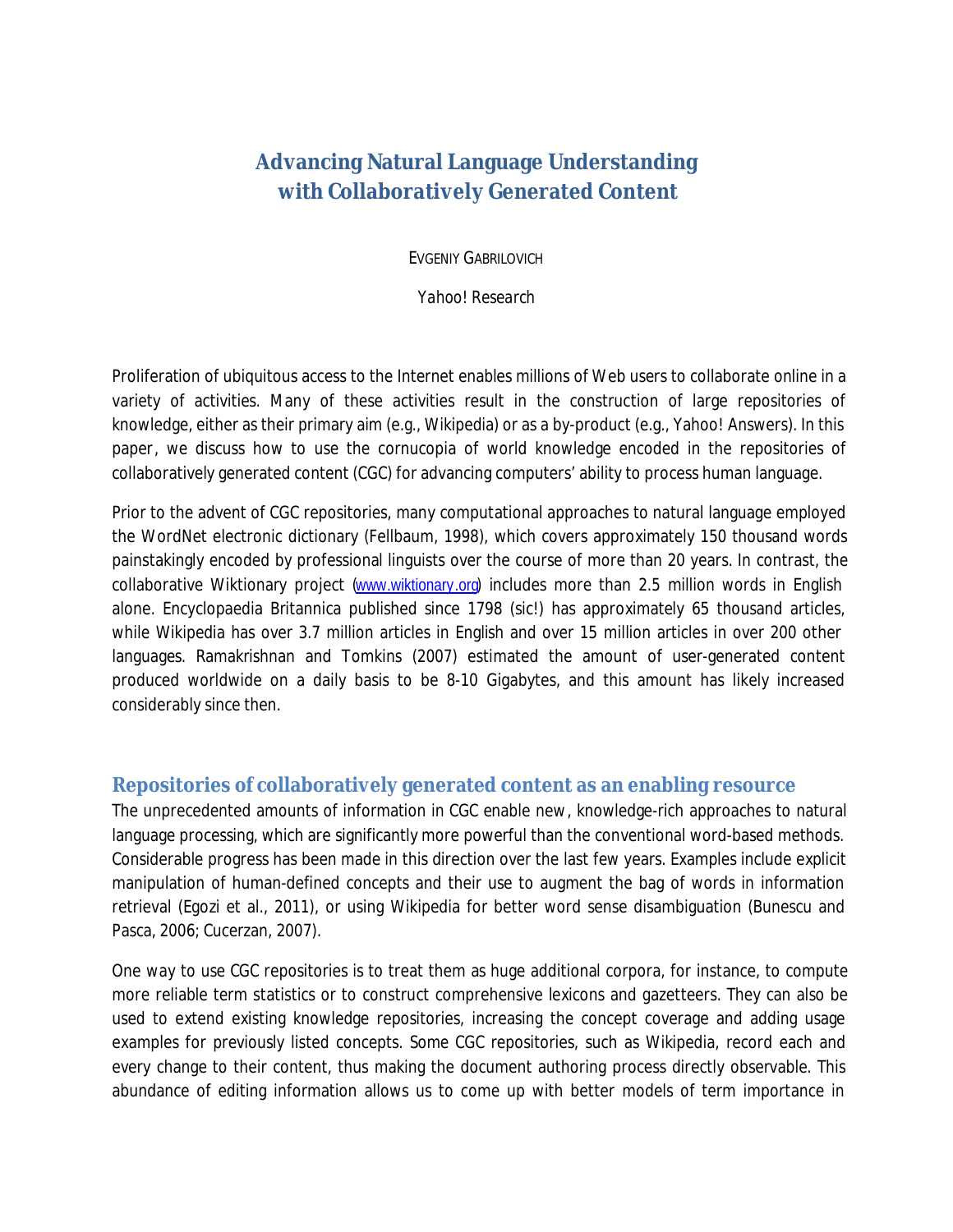documents, assuming that terms introduced earlier in the document life are more central to its topic. The recently proposed Revision History Analysis (Aji et al., 2010) captures this intuition to provide more accurate retrieval of versioned documents.

An even more promising research direction, however, is to distill the world knowledge from the structure and content of CGC repositories. This knowledge can give rise to new representations of texts beyond the conventional bag of words, and allow reasoning about the meaning of texts at the level of concepts rather than individual words or phrases. Consider, for example, the following text fragment: "Wal-Mart supply chain goes real time". Without relying on large amounts of external knowledge, it would be quite difficult for a computer to understand the meaning of this sentence. Explicit Semantic Analysis (Gabrilovich and Markovitch, 2009) offers a way to consult Wikipedia in order to fetch highly relevant concepts such as "Sam Walton" (the Wal-Mart founder); "Sears", "Target" and "Albertsons" (prominent competitors of Wal-Mart); "United Food and Commercial Workers" (a labor union that has been trying to organize Wal-Mart's workers); "Hypermarket" and "Chain store" (relevant general concepts). Arguably, the most insightful concept generated by consulting Wikipedia is "RFID" (Radio Frequency Identification), a technology extensively used by Wal-Mart to manage its stock. None of these concepts are explicitly mentioned in the given text fragment, yet when available they help shed light on the meaning of this short text.

In the remainder of this article, we first discuss using CGC repositories for computing semantic relatedness of words, and then proceed to higher-level applications such as information retrieval.

## **Computing semantic similarity of words and texts**

How related are "cat" and "mouse"? And what about "preparing a manuscript" and "writing an article"? Reasoning about semantic relatedness of natural language utterances is routinely performed by humans but remains challenging for computers. Humans do not judge text relatedness merely at the level of text words. Words trigger reasoning at a much deeper level that manipulates concepts – the basic units of meaning that serve humans to organize and share their knowledge. Thus, humans interpret the specific wording of a document in the much larger context of their background knowledge and experience.

Prior work on semantic relatedness was based on purely statistical techniques that did not make use of background knowledge (Deerwester et al., 1990), or on lexical resources that incorporate limited knowledge about the world (Budanitsky and Hirst, 2006). CGC-based approaches differ from the former in that they manipulate concepts explicitly defined by humans, and from the latter – in the sheer number of concepts and the amount of background knowledge. One class of new approaches to computing semantic relatedness uses the structure of CGC repositories, such as category hierarchies (Strube and Ponzetto, 2006) or links among the concepts (Milne and Witten, 2008). Given a pair of words whose relatedness needs to be assessed, these methods map them to relevant concepts (e.g., articles in Wikipedia), and then use the structure of the repository to compute the relatedness between these concepts. Gabrilovich and Markovitch (2009) proposed an alternative approach that uses the entire content of Wikipedia, and represents the meaning of words and texts in the space of Wikipedia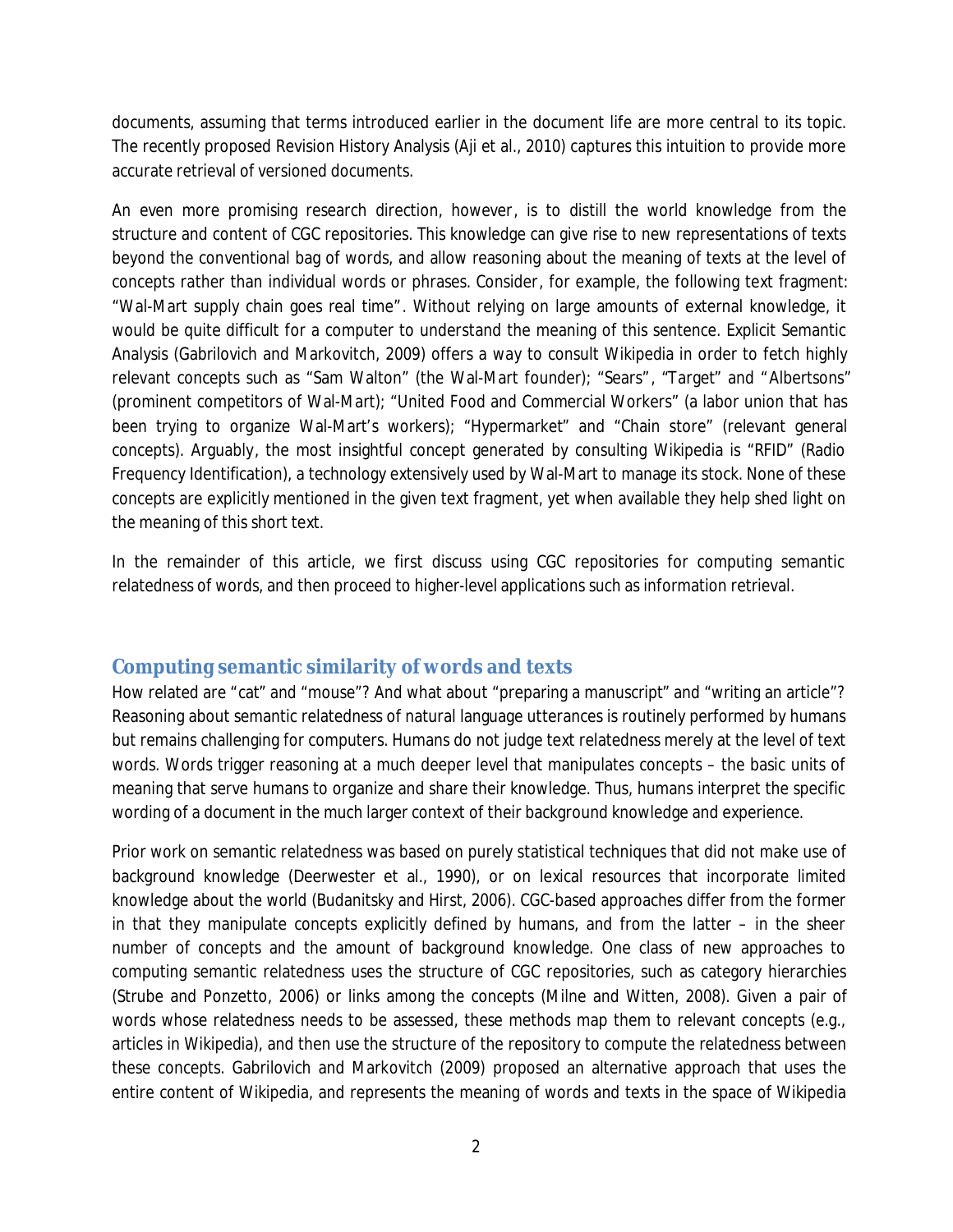concepts. Their method – called Explicit Semantic Analysis (ESA) – represents texts as weighted vectors of concepts. The meaning of a text fragment is thus interpreted in terms of its affinity with a host of Wikipedia concepts. Computing semantic relatedness of texts then amounts to comparing their vectors in the space defined by the concepts, for example, using the cosine metric.

Subsequently proposed approaches offer ways to combine the structure-based and concept-based methods in a principled manner (Yeh et al., 2009). Beyond Wikipedia, Zesch et al. (2008) proposed a method for computing semantic relatedness of words using Wiktionary. Recently, Radinsky et al. (2011) proposed a way to augment the knowledge extracted from CGC repositories with temporal information, by studying patterns of word usage over time. Consider, for example, an archive of The New York Times spanning 150 years. Two words such as "war" and "peace" might rarely co-occur in the same articles, yet their patterns of use over time might be similar, which allows us to better judge their true relatedness.

## **Concept-based information retrieval**

Information retrieval systems traditionally rely on textual keywords to index and retrieve documents. Keyword-based retrieval may return inaccurate and incomplete results when different keywords are used to describe the same concept in the documents and in the queries. Furthermore, the relationship between those related keywords may be semantic rather than syntactic, and capturing it thus requires access to comprehensive human world knowledge. Previous approaches have attempted to tackle these difficulties by using manually-built thesauri, by relying on term co-occurrence data, or by extracting latent word relationships and concepts from a corpus. Explicit Semantic Analysis introduced in the previous section, which represents the meaning of texts in a very high-dimensional space of Wikipedia concepts, has been shown to offer superior performance over the previous state-of-the-art algorithms. In contrast to the task of computing semantic relatedness, which usually deals with short texts whose overlap is often empty, information retrieval usually deals with longer documents. It is noteworthy that in such cases optimal results can be obtained by extending the bag of words with concepts, rather than merely relying on the conceptual representation alone.

Intuitively, one might expect domain-specific knowledge to be key for processing texts in terminologyrich domains such as medicine. However, as Gabrilovich and Markovitch (2007) showed, it is the general purpose knowledge that leads to much higher improvements in text classification accuracy. In the follow-up article (Gabrilovich and Markovitch, 2009), the authors also showed that using larger repositories of knowledge (e.g., later Wikipedia snapshots) leads to superior performance as more knowledge becomes available.

Potthast et al. (2008) and Sorg and Cimiano (2008) independently proposed CL-ESA, a cross-lingual extension to Explicit Semantic Analysis. Using cross-language links available between a growing number of Wikipedia articles, the approach allows to map the meaning of texts across different languages. This allows, for example, to formulate a query in one language and then use it to retrieve documents written in a different language.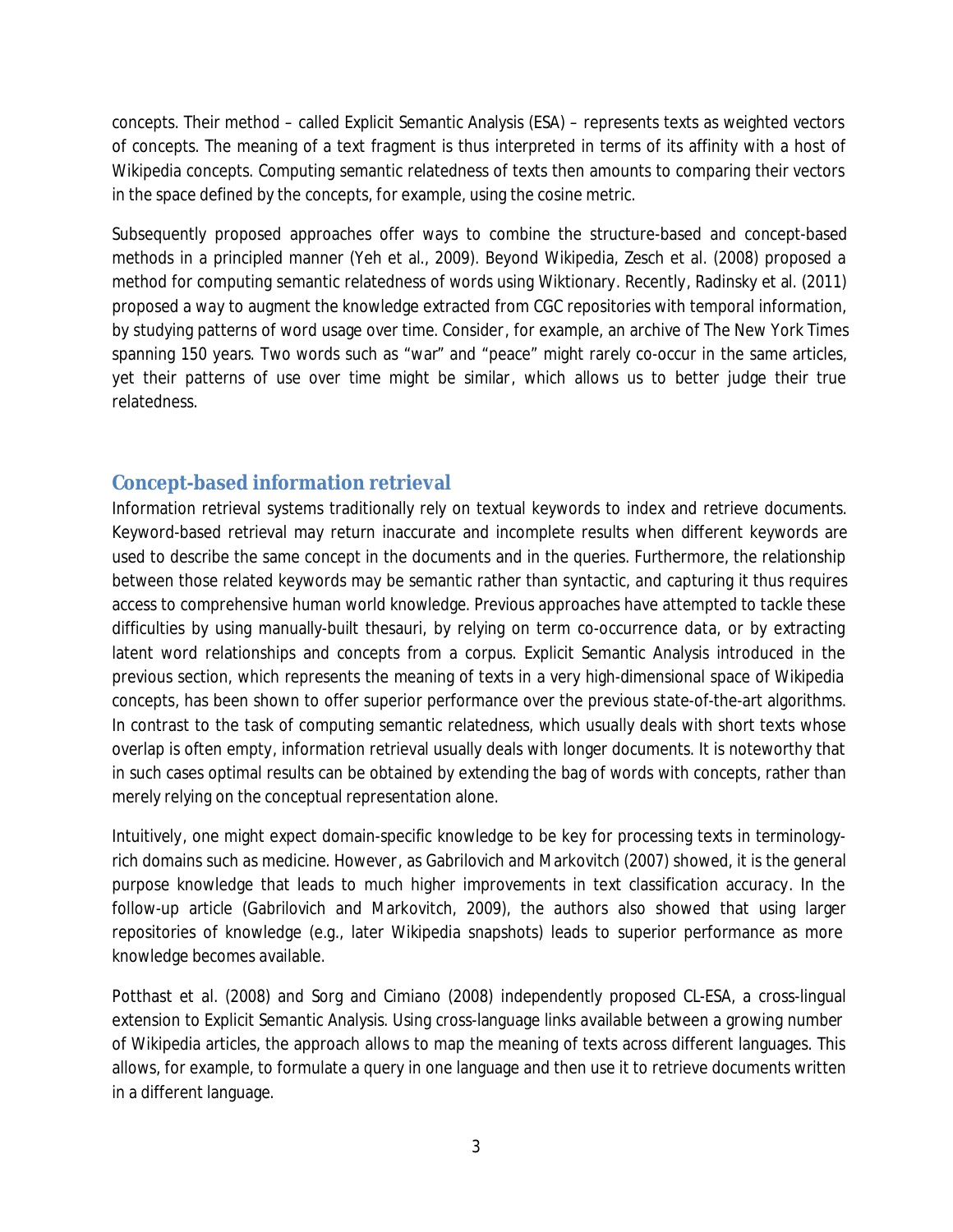#### **Conclusion**

Publicly available repositories of collaboratively generated content encode massive amounts of human knowledge about the world. In this paper, we showed that the structure and content of these repositories can be used to augment representation of natural language texts with information that cannot be deduced from the input text alone.

Using knowledge from CGC repositories leads to double-digit accuracy improvements in a range of tasks, from computing semantic relatedness of words and texts to information retrieval and text classification. The most important aspects of using exogenous knowledge are its ability to addresses synonymy and polysemy, which are arguably the two most important problems in natural language processing. The former manifests itself when two texts discuss the same topic using different words, and the conventional bag-of-words representation is not able to identify this commonality. On the other hand, the mere fact that the two texts contain the same polysemous word does not necessarily imply that they discuss the same topic, since that word could be used in the two texts in two different meanings. We believe that concept-based representations are so successful because they allow generalizations and refinements, which partially address synonymy and polysemy.

#### **References**

Aji, A., Y. Wang, E. Agichtein, and E. Gabrilovich. 2010. Using the past to score the present: Extending term weighting models with Revision History Analysis. Proceedings of the 19th ACM Conference on Information and Knowledge Management.

Budanitsky, A., and G. Hirst. 2006. Evaluating WordNet-based measures of lexical semantic relatedness. Computational Linguistics 32(1):13-47.

Bunescu, R., and M. Pasca. 2006. Using encyclopedic knowledge for named entity disambiguation. Pp. 9- 16 in Proceedings of the 11th Conference of the European Chapter of the Association for Computational Linguistics.

Cucerzan, S. 2007. Large-scale named entity disambiguation based on Wikipedia data. Pp. 708-716 in Proceedings of the 2007 Joint Conference on Empirical Methods in Natural Language Processing and Computational Natural Language Learning.

Deerwester, S., S. Dumais, G. Furnas, T. Landauer, and R. Harshman, 1990. Indexing by Latent Semantic Analysis. Journal of the American Society for Information Science 41(6):391-407.

Egozi, O., E. Gabrilovich, and S. Markovitch. 2011. Concept-based information retrieval using Explicit Semantic Analysis. ACM Transactions on Information Systems 29(2).

Fellbaum, C. 1998. WordNet: An electronic lexical database. MIT Press, Cambridge, MA.